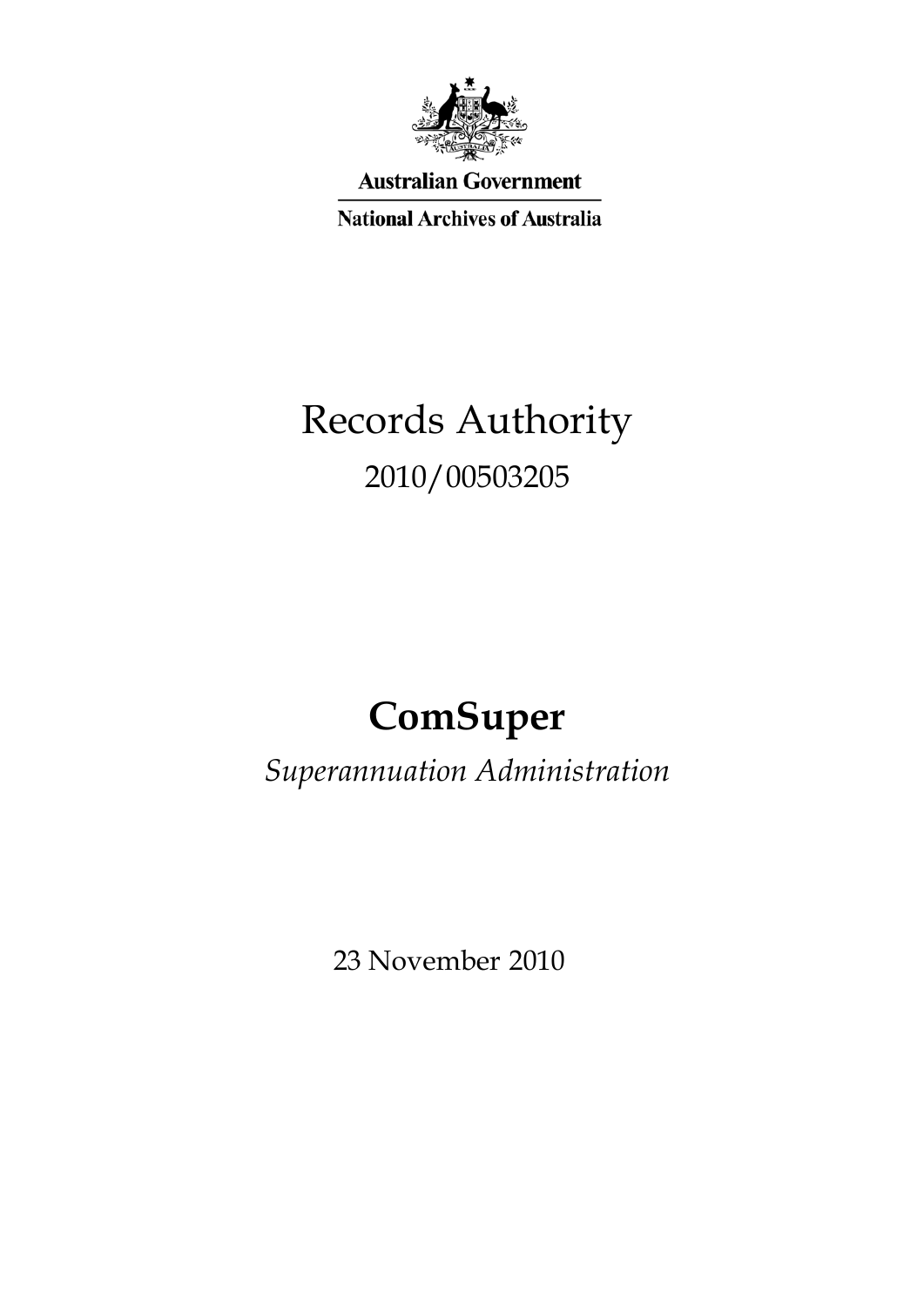### **TABLE OF CONTENTS**

| <b>INTRODUCTION</b>           | 3 |
|-------------------------------|---|
| APPLICATION OF THIS AUTHORITY | 3 |
| <b>CONTACT INFORMATION</b>    | 4 |
| <b>AUTHORISATION</b>          | 5 |
| <b>CLASSES</b>                | 6 |
| SUPERANNUATION ADMINISTRATION | 6 |

© Commonwealth of Australia 2010

This work is copyright. Apart from any use as permitted under the *Copyright Act 1968,* no part may be reproduced by any process without prior written permission from the National Archives of Australia. Requests and inquiries concerning reproduction and rights should be directed to the Publications Manager, National Archives of Australia, PO Box 7425, Canberra Mail Centre ACT 2610, Australia.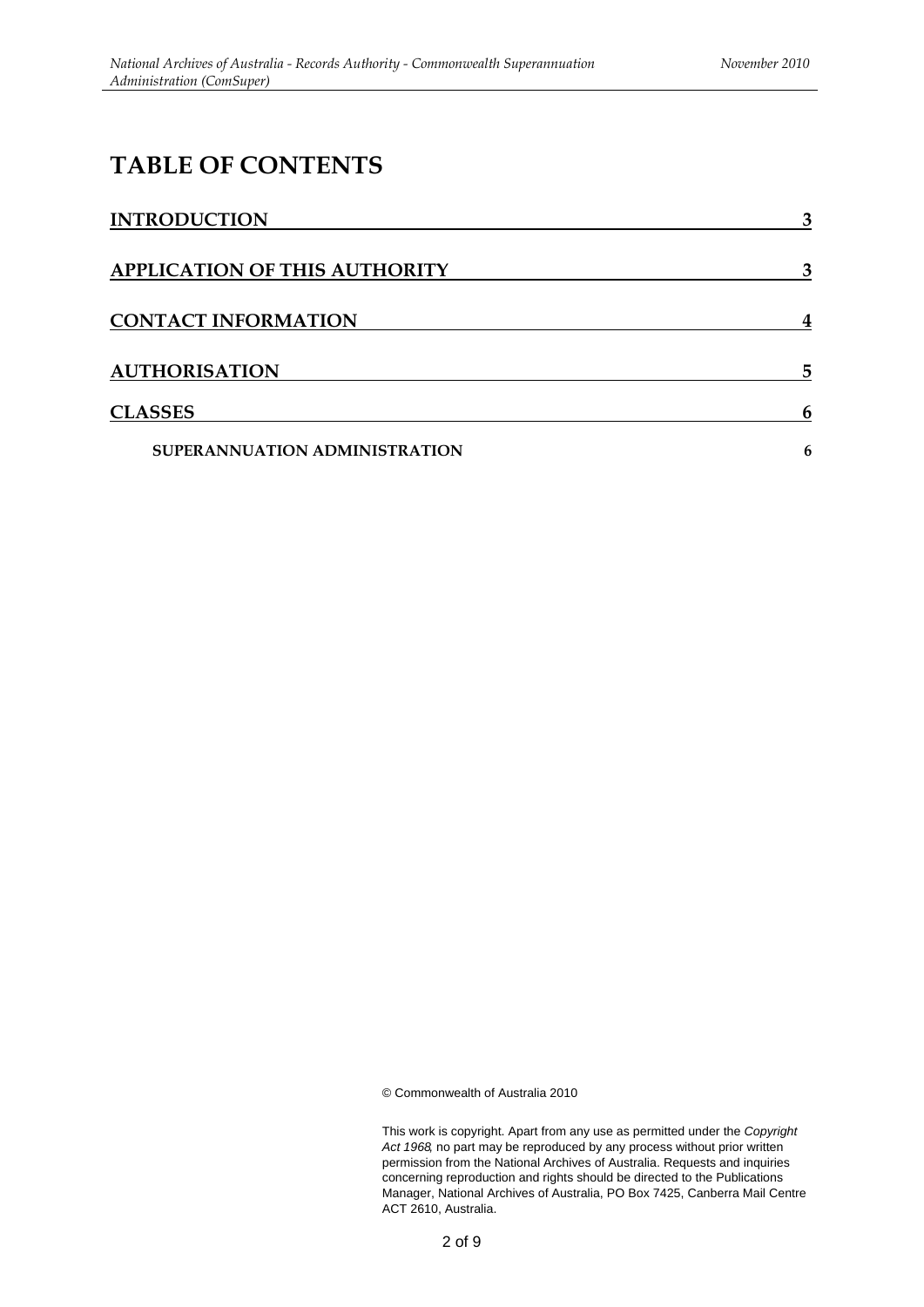### **INTRODUCTION**

ComSuper and the National Archives of Australia have developed this Records Authority to set out the requirements for keeping or destroying records for the core business area of Superannuation Administration. It represents a significant commitment on behalf of ComSuper to understand, create and manage the records of its activities.

This Authority is based on the identification and analysis of the business of ComSuper. It takes into account the agency's legal and organisational records management requirements, and the interests of stakeholders, the agency and the National Archives of Australia.

This Authority gives ComSuper permission under the Archives Act 1983, for the destruction, retention or transfer to the National Archives of Australia of the records described. The Authority sets out those records that need to be retained as national archives and the minimum length of time that temporary records need to be kept. Retention periods for these temporary records are based on: an assessment of business needs; broader organisational accountability requirements; and community expectations, and are approved by the National Archives of Australia on the basis of information provided by the agency.

As changes in circumstances may affect future records management requirements, the periodic review of this Authority is recommended. All amendments must be approved by the National Archives.

### **APPLICATION OF THIS AUTHORITY**

1. This Authority replaces Records Authority RDA 1250 (1996). The superseded RA may no longer be used by ComSuper to sentence records after the date of issue of this Authority.

2. This Authority is to be used to sentence records. Sentencing involves the examination of records in order to identify the individual disposal class to which they belong. This process enables sentencers to determine how long records need to be kept. Advice on sentencing is available from the National Archives.

3. This Authority should be used in conjunction with general records authorities such as:

- the Administrative Functions Disposal Authority (AFDA) ) and/or AFDA Express issued by the National Archives to cover business processes and records common to Australian Government agencies;
- encrypted records;
- source records that have been copied

 permission to destroy certain records without formal authorisation. This usually occurs where be kept or destroyed. Advice and guidance on destroying records as a normal administrative practice **www.naa.gov.au** 4. The Normal Administrative Practice (NAP) provision of the Archives Act gives agencies records are duplicated, facilitative or for short-term use only. NAP does not replace arrangements agreed to in this Authority but can be used as a tool to assist in identifying records for destruction together with an agency's Record Authority or Authorities, and with AFDA and AFDA Express. The National Archives recommends that agencies develop and implement a Normal Administrative Practice policy to assist in planning and implementing activities to determine whether records should and on how to develop an agency NAP policy is available from the National Archives' website at

5. Where the method of recording information changes (for example from a manual system to an electronic system, or when information is migrated from one system to a new system) this Authority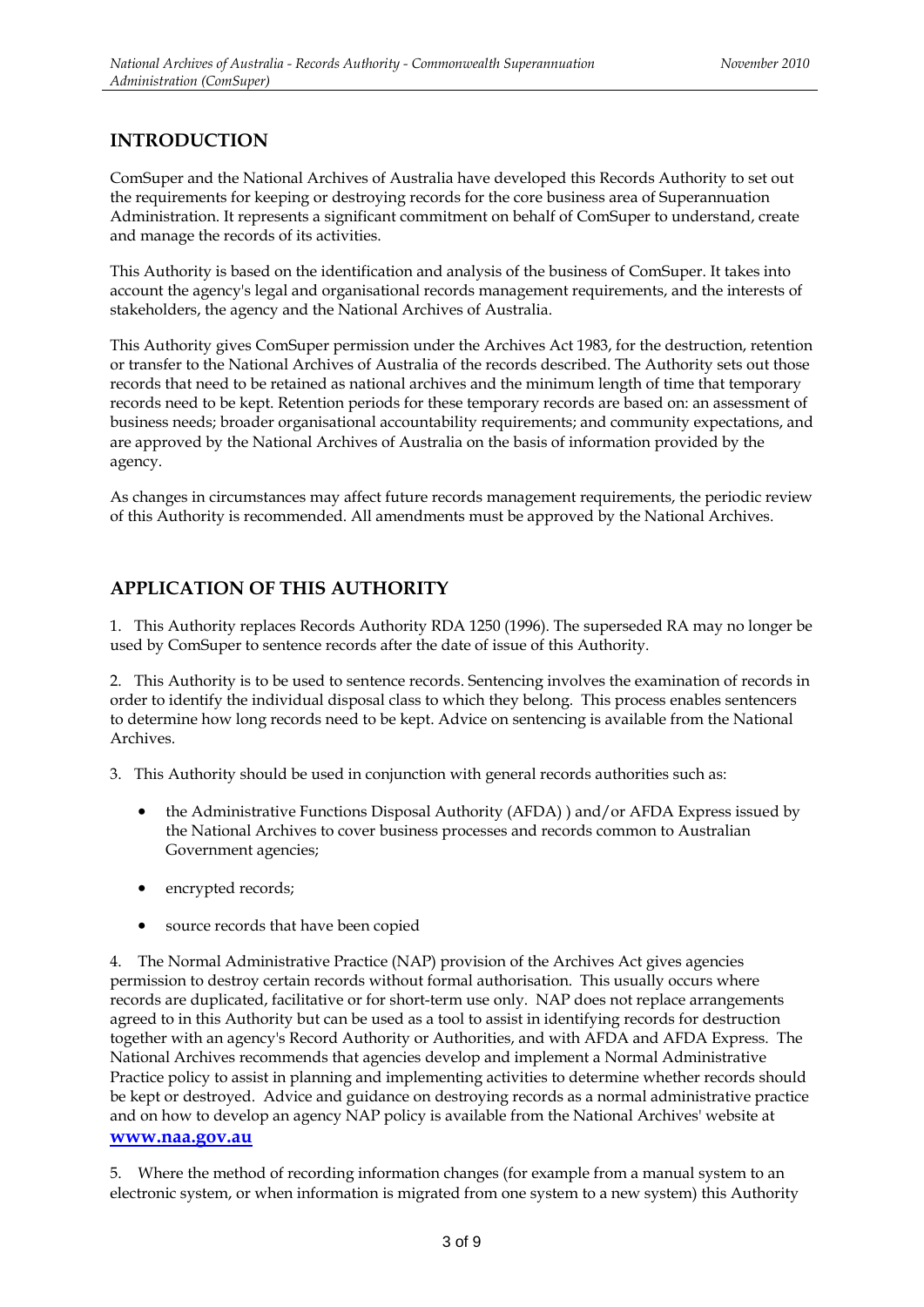can still be used to sentence the records created, providing the records document the same core business. The information must be accessible for the period of time prescribed in this Authority. ComSuper will need to ensure that any software, hardware or documentation required to enable continuing access to the information is available for the periods prescribed.

 will be substantially compromised because a retention period or periods are not adequate, it should 6. In general, retention requirements indicate a minimum period for retention. ComSuper may extend minimum retention periods if it considers that there is an administrative need to do so, without further reference to the National Archives. Where ComSuper believes that its accountability contact the National Archives for review of the retention period.

 National Archives website at **www.naa.gov.au** 7. From time to time the National Archives will place a freeze on some groups of records relating to a particular topic or event which has gained prominence or provokes controversy. While the freeze is in place no records relating to the topic or event may be destroyed. Further information about disposal freezes and whether they affect the application of this Authority is available from the

 custody after this time. 8. Records in the care of agencies should be appropriately stored, managed and preserved. Agencies need to meet this obligation to ensure that the records remain authentic and accessible over time. Under Section 31 of the *Archives Act 1983*, access arrangements are required for records that become available to the public currently after twenty years, including those records that remain in agency

9. Appropriate arrangements should be made with the National Archives when records are to be transferred into custody. The National Archives accepts for transfer only those records designated as national archives.

10. Advice on how to use this Authority is available from the ComSuper records manager. If there are problems with the application of the Authority that cannot be resolved, please contact the National Archives.

### **CONTACT INFORMATION**

For assistance with this authority or for advice on other recordkeeping matters, please contact National Archives' Agency Service Centre.

Parkes ACT 2600 Fax: (02) 6212 3989 Queen Victoria Terrace Tel: (02) 6212 3610 Canberra Mail Centre ACT 2610 Website: **www.naa.gov.au** 

PO Box 7425 Email: **recordkeeping@naa.gov.au**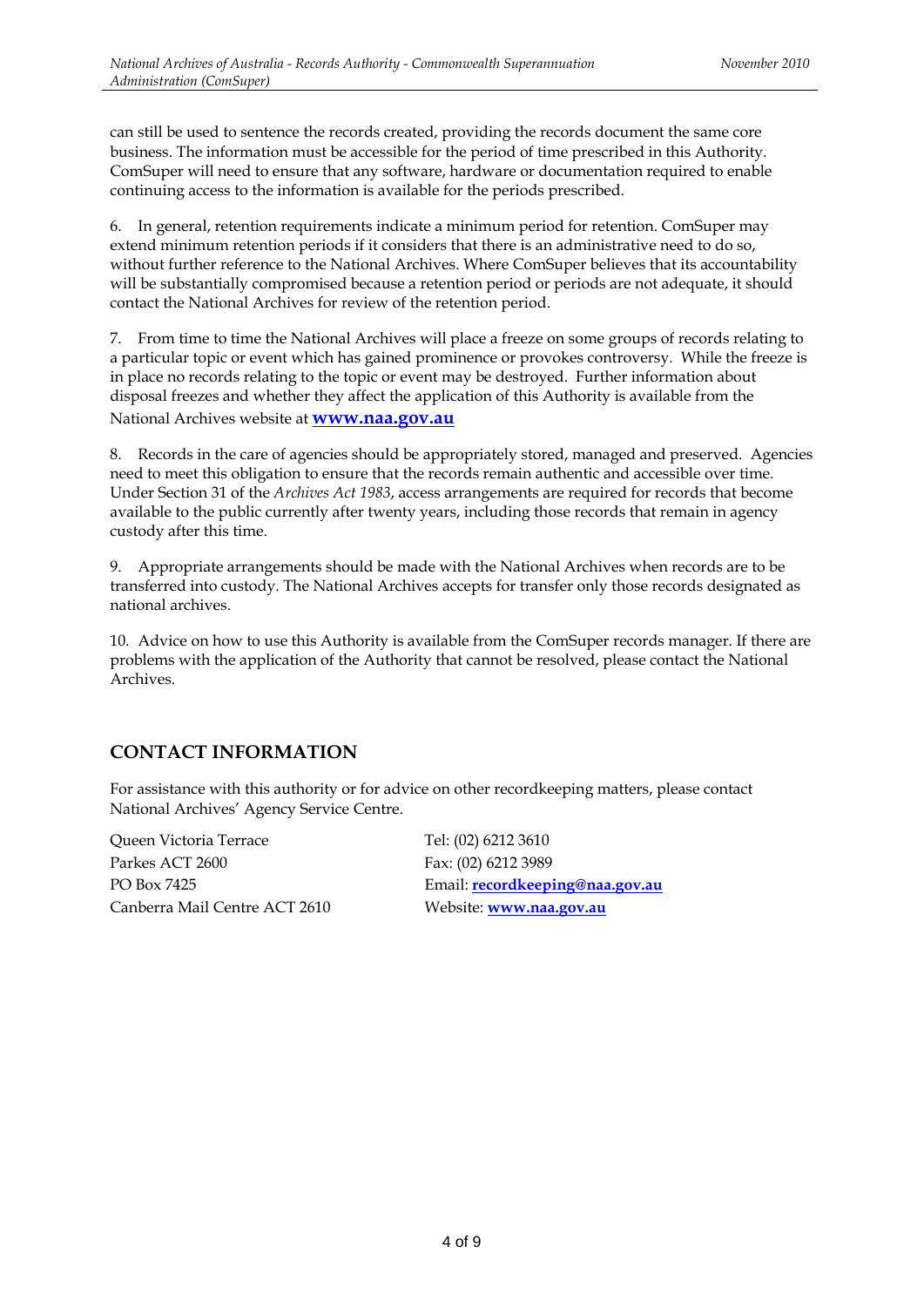#### **AUTHORISATION**

#### RECORDS AUTHORITY 2010/00503205

Person to whom notice of authorisation is given:

**Peter Cormack Commissioner for Superannuation Cameron Offices Chandler St** Belconnen, ACT.

Purpose:

Authorises arrangements for the disposal of records in accordance with section 24(2)(b) of the Archives Act 1983

Application:

All core business records relating to Superannuation Administration

This authorisation gives permission for the destruction, retention or transfer to the National Archives of Australia of the records described. The authority will apply only if these actions take place with the consent of the agency responsible for the core business documented in the records.

**Authorising Officer** 

Jes Cisss.

Date of issue:

23 November 2010

Ross Gibbs Director-General National Archives of Australia

ò.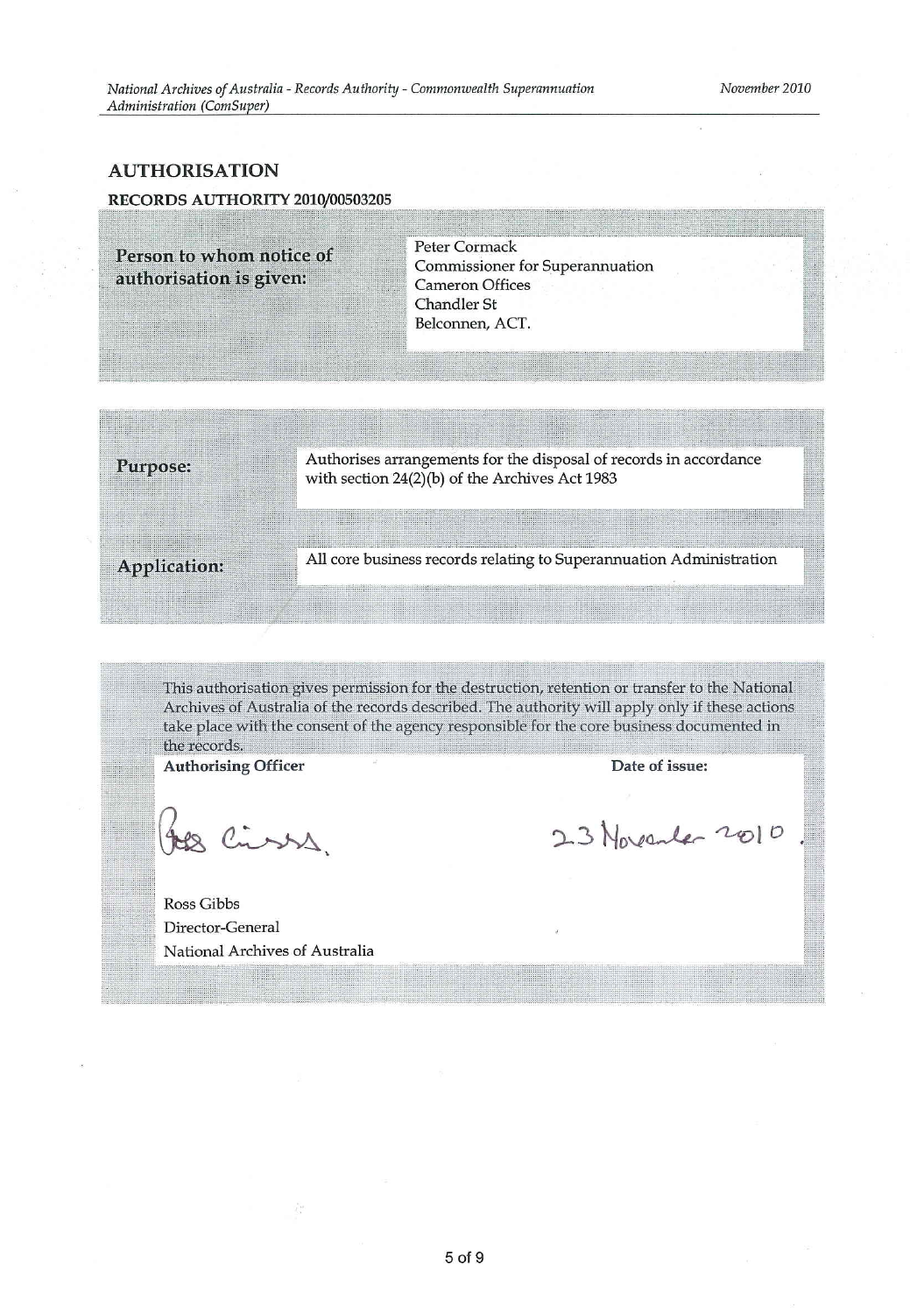The core business of providing access to Australian Government superannuation benefits and information through developing members' understanding of the schemes, processing contributions, supporting investment processes, paying benefits and managing member details, for Australian Government civilian and military superannuation schemes, on behalf of trustees. Includes:

- managing the superannuation accounts of members and pensioners (case records), including managing member personal details, receipting and crediting member contributions, calculating and paying benefits, handling complaints, queries, claims, disputes and appeals, provision of and communicating with members about their superannuation accounts;
- providing advice, data, reports, determinations, input into the development of legislation and superannuation schemes, and financial information to stakeholders, including the Minister, lead agency, actuaries and regulatory bodies such as the Australian Prudential Regulation Authority and the Australian Taxation Office;
- managing superannuation activities which have a financial impact across scheme members. such as data amendment logs as a result of global system changes;
- carrying out investigations into fraudulent activities;
- managing relations with employers of scheme members, including recording and updating details of employers, communicating and exchanging information and advice with respect to employee salary rates and periods of leave without pay, affecting rates of contribution etc;
- managing financial transactions associated with scheme accounts, including the collection and transfer to the Consolidated Revenue Fund (CRF) of notional employer contributions, emerging cost payments and offsets due from the schemes;
- auditing processes and transactions;
- negotiating and establishing agreements;
- managing committees and working groups;
- authorising delegations of power;
- **preparing and delivering addresses:**
- undertaking client satisfaction surveys;
- developing and maintaining policies, procedures, scripts and standard forms;
- managing quality assurance processes;
- attending conferences and meetings;
- providing training and seminar presentations relating to superannuation administration.

*For the management and support of the Boards, use GRA - GOVERNING BODIES.* 

*For administrative records associated with the management of the agency's staff superannuation, use AFDA PERSONNEL.* 

*For the production and distribution of newsletters and similar publications, use AFDA PUBLICATION.* 

*For the responding to Freedom of Information requests, including those relating to member information, use AFDA INFORMATION MANAGEMENT.* 

*For the application of privacy principles in relation to member information, use AFDA INFORMATION MANAGEMENT.*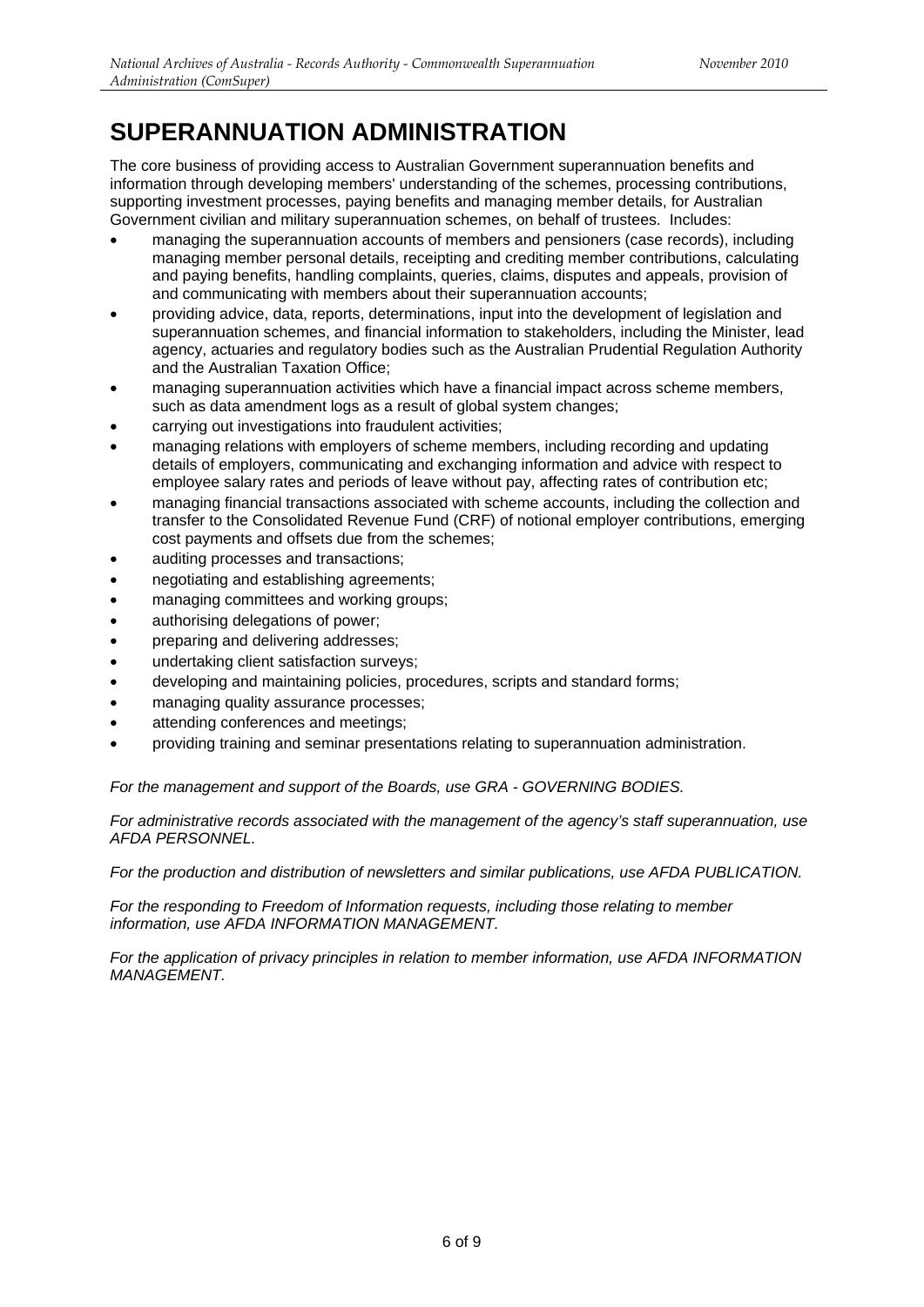#### **Class No Description of records**

- 21779 Records documenting superannuation administration core business issues and activities that have enduring value to Australia. Includes:
	- high-level scheme advice, meetings, reports and determinations on significant matters that have far-reaching implications, or which are controversial, subject to government-level scrutiny, innovative and/or high profile with either significant social or economic implications. This includes advice and input provided to the portfolio Minister and government agencies and/or used in corporate or government policy decisions, such as the development of legislation or superannuation scheme development;
	- fraud investigations and appeals made against decisions which are controversial, set precedents, or which are considered significant or create intense media interest. Includes legal proceedings and appeals to higher authorities such as the Administrative Appeals Tribunal and the Federal Court;
	- high-level authorisations and agreements with stakeholders (e.g. trustees). Includes delegations of authority, memorandum of understanding, deeds and other formal agreements;
	- final versions of addresses made by the Minister or senior agency officers at major public and government occasions to discuss superannuation administration matters;
	- high-level intergovernmental or inter-agency committees and working groups, and/or high-level internal committees supporting the superannuation administration function where the agency is the lead agency. Includes committees formed to consider and determine decisions on the reconsiderations of benefits;
	- master set of agency policies.
- 21780 Records documenting other superannuation administration activities that could have a financial impact broadly across scheme members and/or are required for ongoing reference in relation to member case records over an indeterminable time. Includes:
	- membership data amendment logs generated as evidence of global system changes;
	- master set of procedures, scripts and standard forms (e.g. member application forms, pension letters, payment summaries, calculation worksheets) that provide a record over time of the way in which information with ongoing financial implications for members was requested, calculated and communicated; and
	- unclaimed benefits where the date of death of the member or beneficiary cannot be determined.
- 21781 Records documenting the management of superannuation administration relations with employers. Includes:
	- communications concerning employers or their employees;
	- advice provided to employers;
	- employment reconciliations and reports;
	- summary data concerning employer contributions;

[*Excludes information concerning individual employees that is covered by Class 21782 or 21783].* 

**Disposal action** 

Retain as national archives

Destroy 150 years after last action

Destroy 25 years after last action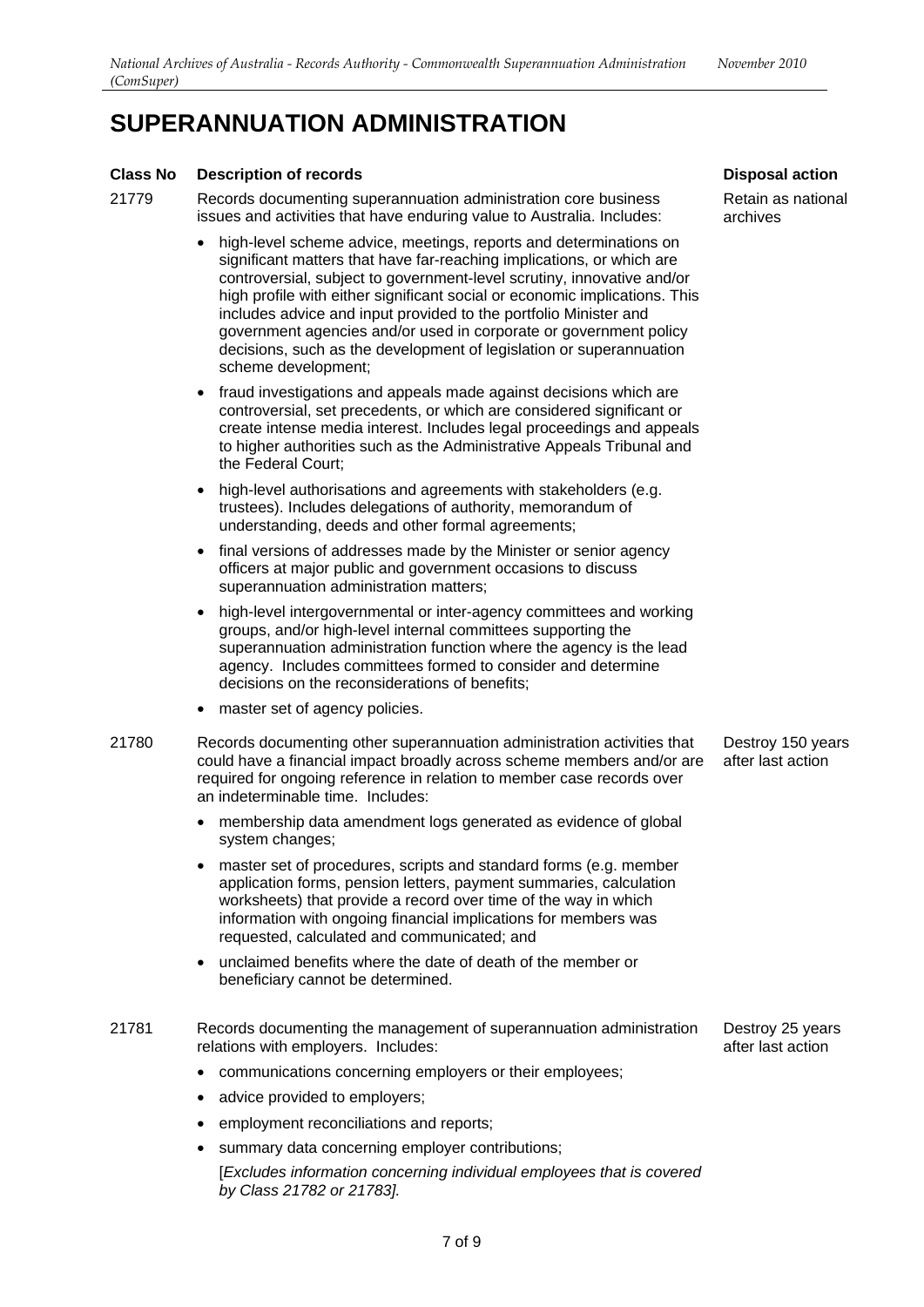#### **Class No Description of records**

21782 Records (member accounts) documenting the management of an individual civilian or military superannuation scheme member's contributions and benefit payments, where there are ongoing entitlements owing to members or their beneficiaries. Includes:

- applications;
- personal member details;
- contribution and payment calculations;
- debt recovery correspondence and reports:
- written and telephone communications with members, their employers and beneficiaries in relation to the individual scheme member;
- medical examinations/assessments/declarations;
- member statements:
- details of family law orders:
- review of invalidity classifications;
- preserved benefit requests;
- complaints, reviews, appeals and disputes in relation to decisions concerning individual members, and associated legal advice;

*[For significant appeals against decisions such as those that are controversial or precedent-setting, use 21779].* 

- • contribution and benefit advice and counselling provided to an individual member;
- investigations of fraudulent activities in relation to individual member benefits. Includes records of liaison with law enforcement and prosecuting bodies, notices to banks, and investigation reports.

[*Excludes significant cases covered by 21779].* 

- 21783 Records (member accounts) documenting the management of an individual member's contributions and benefit payments, where there are **NO** further entitlements owing to members or their beneficiaries, such as public sector superannuation accumulation plan members. Includes:
	- applications;
	- personal member details:
	- contribution and payment calculations;
	- debt recovery correspondence and reports;
	- written and telephone communications in relation to the individual scheme member;
	- medical examinations/assessments/declarations;
	- member statements;
	- details of family law orders;
	- complaints, reviews, appeals and disputes in relation to decisions concerning individual members, and associated legal advice;

*[For significant appeals against decisions such as those that are controversial or precedent-setting, use 21779]*.

contribution and benefit advice and counselling provided to an individual member;

**Disposal action** 

Destroy 7 years after the death of the member or beneficiary, whoever survives longest

Destroy 7 years after last payment